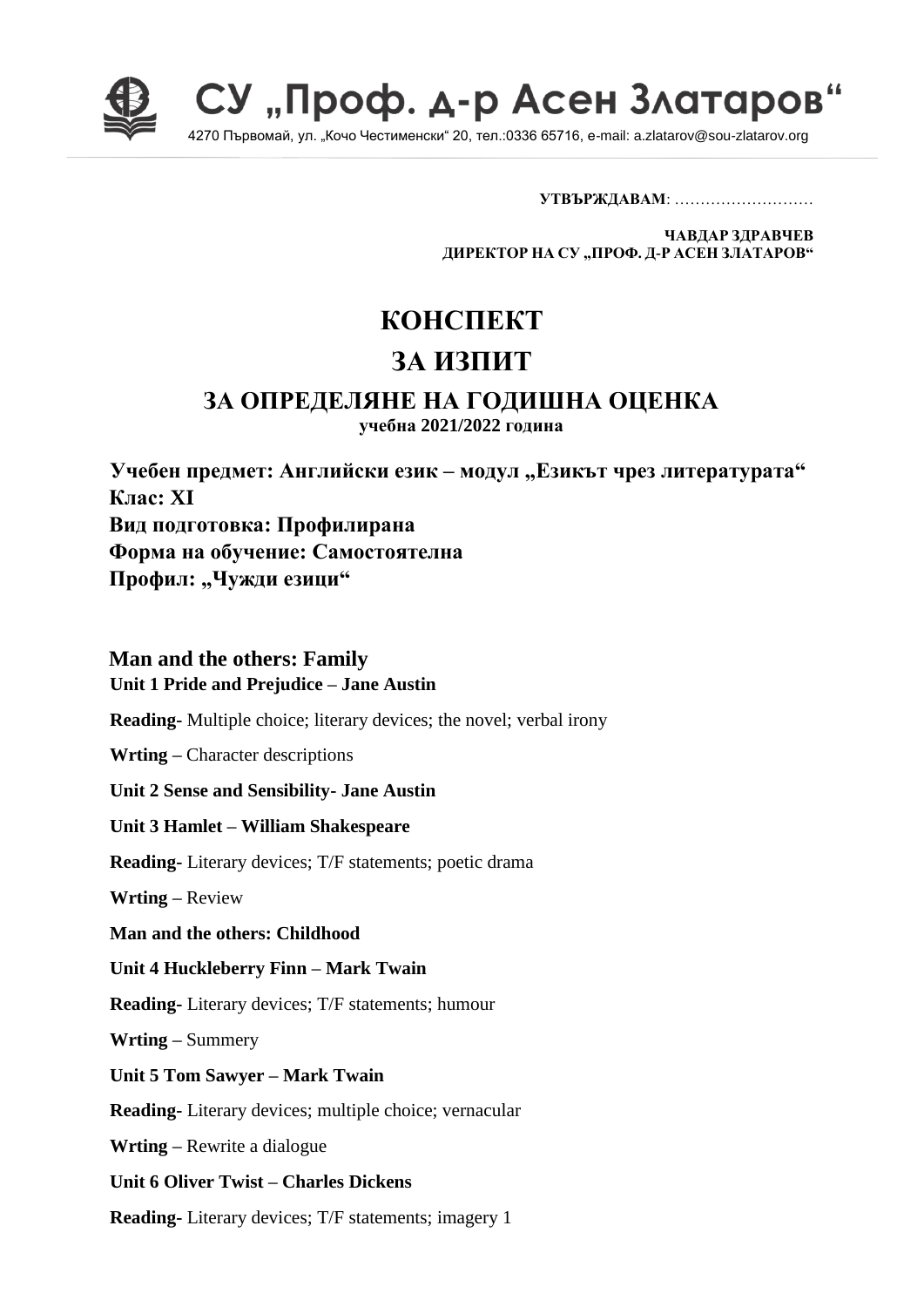**Wrting –**Plot summary **Unit 7 Hard Times - Charles Dickens Reading-** Literary devices; T/F/ DS statements; caricature **Wrting –**Character analysis **Unit 8 Great Expectations** - **Charles Dickens Reading-** Literary devices; multiple choice; conflict **Wrting –** Essay **Man and the others: Friendship Unit 9 The Hobbit – JRR Tolkien Reading -** Literary devices; humour; multiple choice **Writing –** Translation **Unit 10 The Lord of the Rings - JRR Tolkien Reading –** Complete a summary; literary devices; personification **Writing –**Rewrite a scene **Unit 11 Of Mice and Man – John Steinbeck Reading -** Literary devices; T/F/DS statements; foreshadowing **Writing –** Review **Man and the others: Love Unit 12 Sonnet 130 William Shakespeare Reading –** Answer questions; literary devices; rhyme scheme **Writing –**Essay **Unit 13 The Passion - Jeanette Winterson Reading –** Answer questions; literary devices; similes and metaphors **Writing –** Article **Unit 14 The Scarlet Letter – Nathaniel Hawthorn Reading –** Answer questions; literary devices; narrative point of view **Writing –** Essay **Unit 15 Midsummer's Night Dream** - **William Shakespeare Reading –**Multiple choice; literary devices; play within a play **Writing –** Essay **Unit 16 Wuthering Hills – Emily Bronte Reading –** Answer questions; literary devices; narrative point of view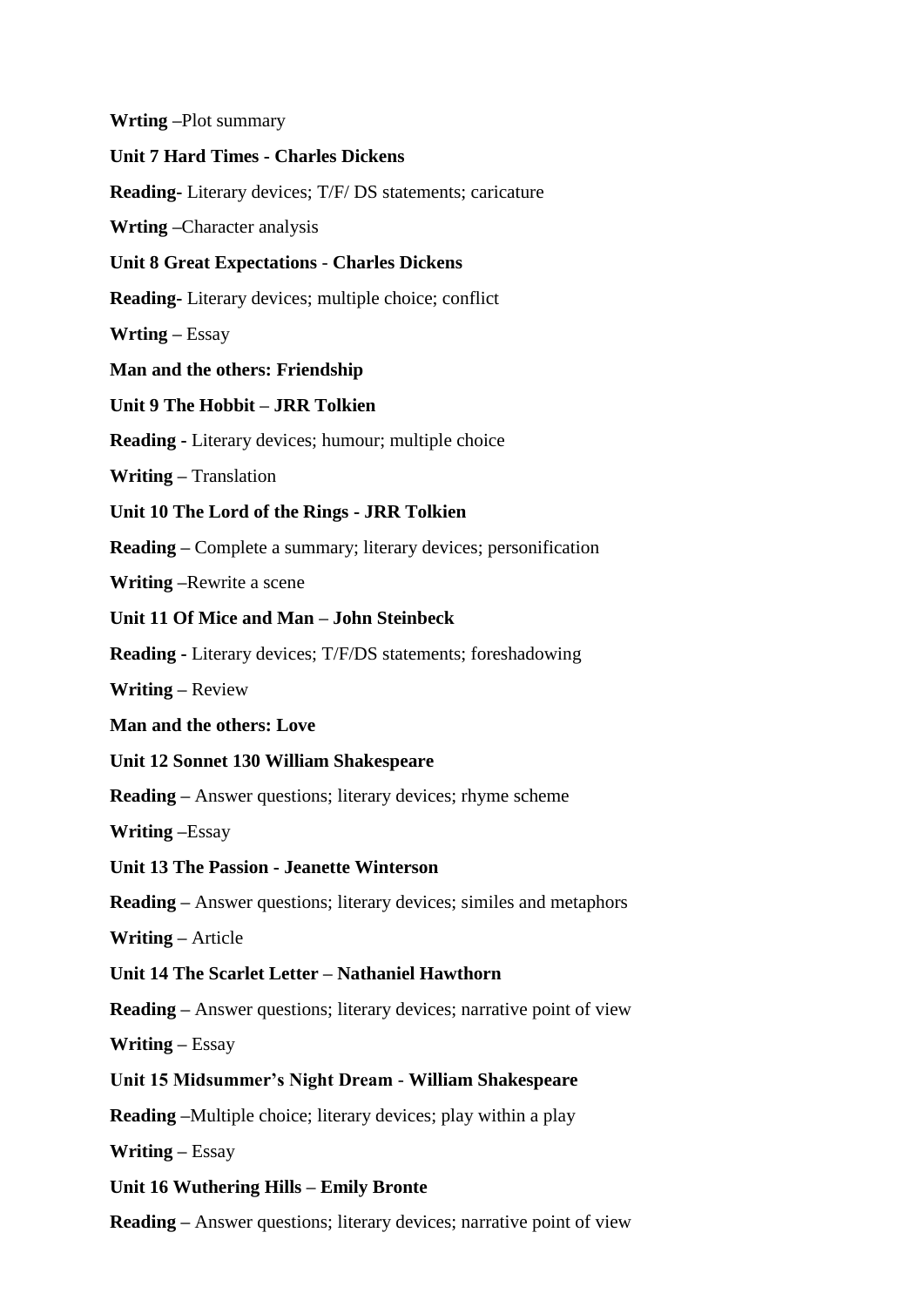#### **Writing –** Explain narration

#### **Unit 17 Romeo and Juliet – William Shakespeare**

**Reading –**Multiple choice; literary devices; oxymorons and contrast

**Writing –** Essay

**Unit 18 Jane Eyre – Charlotte Bronte**

**Reading –** Answer questions; literary devices; the story arch

**Writing –**Plot summary

#### **Unit 19 The Millstone - Margaret Grabble**

**Reading -** Literary devices; T/F/DS statements; foreshadowing

**Writing –** Translation

**Unit 20 The Golden Notebook – Doris Lessing**

**Reading -** Literary devices; complete sentences; character

**Writing –** Dialogue

- **Unit 21 The Fifth Child - Dorris Lessing**
- **Reading -** Literary devices; answer questions; imagery

**Writing –** Translation

**Unit 22 Three Guineas – Virginia Wolf**

**Reading -** Literary devices; complete a summary; polysemy

**Writing –** Article

#### **Unit 23 Mrs Dalloway – Virginia Wolf**

**Reading -** Literary devices; sentences; flashback

**Writing –** Essay

**Unit 24 The Bell Jar – Sylvia Plath**

**Reading -** Literary devices; T/F/DS statements; flashback

**Writing –** Article

#### **Unit 25 The Black Prince – Iris Murdoch**

**Reading -** Literary devices; T/F/DS statements; flash forward

**Writing –** Essay

#### **Unit 26 The Handmaid's Tale – Margaret Atwood**

## **Unit 27 The Heart is a Lonely Hunter – Carson McCuullers**

**Reading -** Literary devices; T/F/ statements (monologues)

**Writing –** Translation